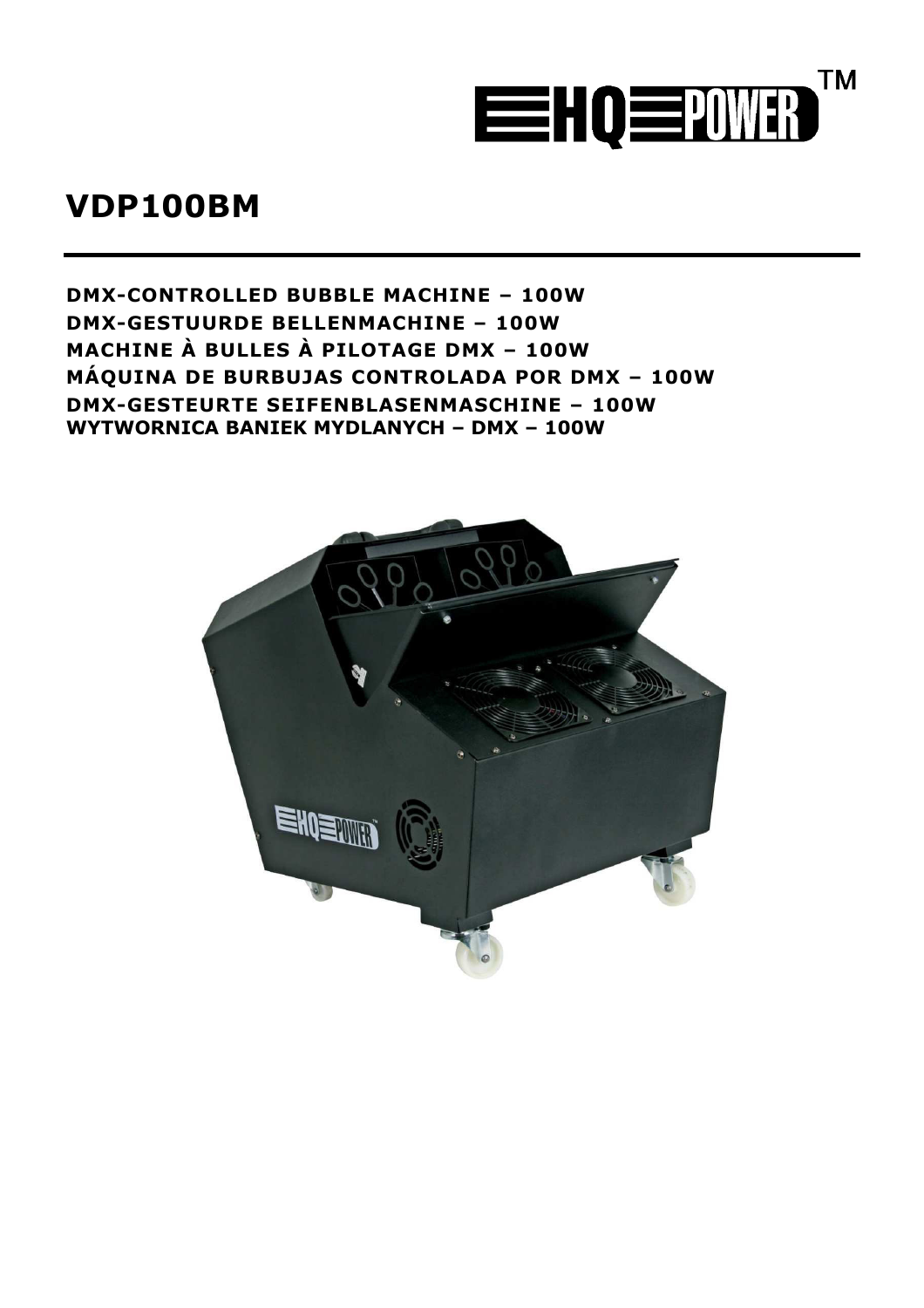2

USER MANUAL

GEBRUIKERSHANDLEIDING**ER ERROR! BOOKMARK NOT DEFINED.**

MODE D'EMPLOI**ERROR! BOO BOOKMARK NOT DEFINED.**

MANUAL DEL USUARIO**ERROR ROR! BOOKMARK NOT DEFINED.**

BEDIENUNGSANLEITUNG**ERR ERROR! BOOKMARK NOT DEFINED.**

 $C \in$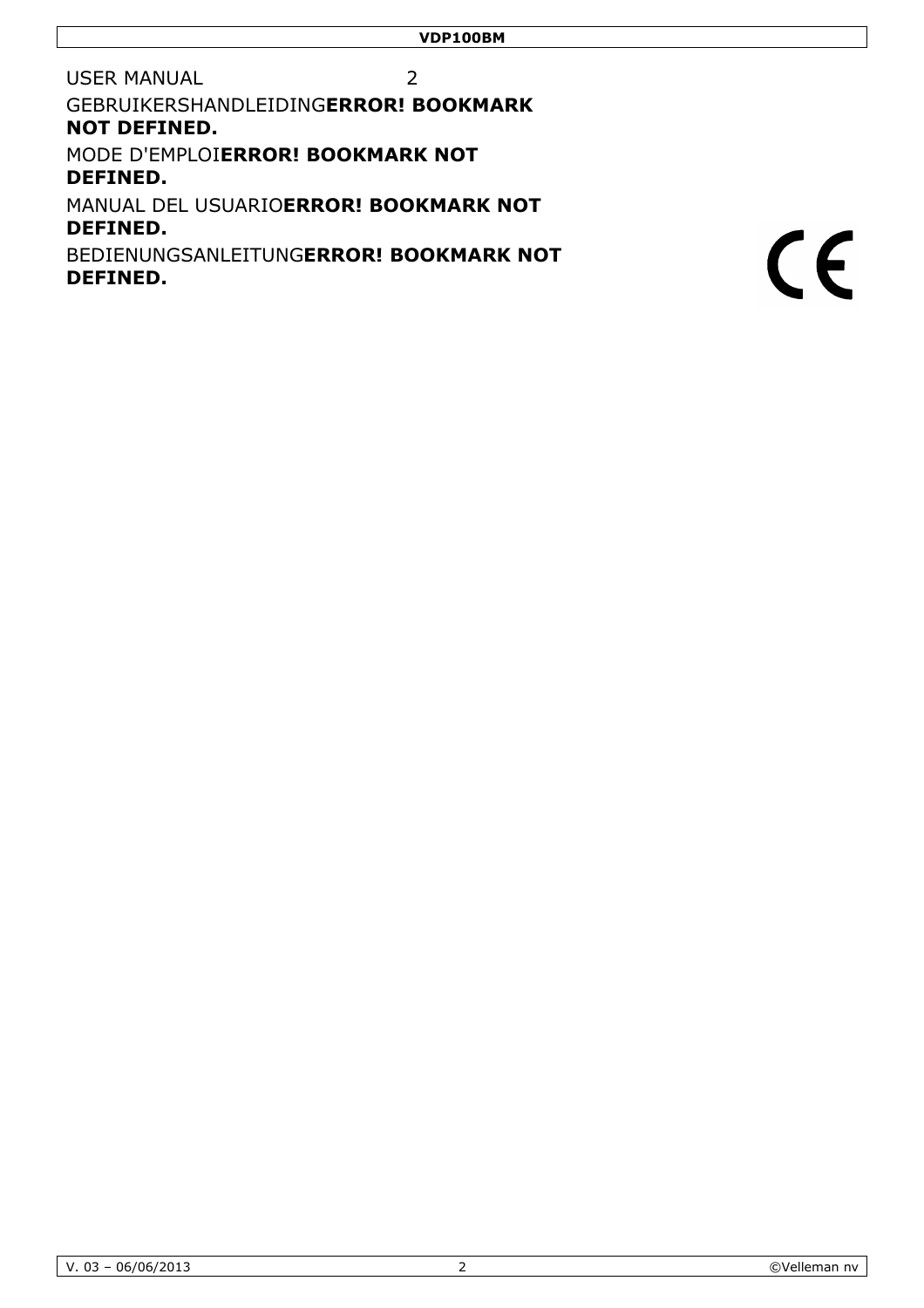# **USER MANUAL**

# **1. Introduction**

### **To all residents of the European Un Union**

### **Important environmental information about this product**



This symbol on the device or the package indicates that disposal of the device after its lifecycle could harm the environment. Do not dispose of the unit (or batteries) as unsorted municipal waste; it should be taken to a specialized company for recycling. This device should be returned to your distributor or to a local recycling service. Respect the local environmental rules.

### If in doubt, contact your local waste disposal authorities.

Thank you for choosing HQPower™! Please read the manual thoroughly before bringing this device into service. If the device was damaged in transit, don't install or use it and contact your dealer.

# **2. Safety Instructions**

Be very careful during the installation: touching live wires can cause life-threatening electroshocks.

ட்

Do not touch the device during operation as the housing heats up.

**Indoor use only**. Keep this device away from rain, moisture, splashing and dripping liquids. Never put objects filled with liquids s on top of or close to the device.

Always disconnect mains power when device not in use or when servicing or maintenance activities are performed. Handle the po power cord by the plug only.

- Keep the device away from children and unauthorised users.
- A qualified technician should install and service this device.
- This device falls under protection class I. It is therefore essential that the device be earthed. Have a qualified person carry out the electric connection.
- . Make sure that the available voltage does not exceed the voltage stated in the specifications of this manual.
- This device is designed for professional use on stage, in discos, theatres, etc. The device should only be used indoors with an alternating current of max. 230 VAC/50 Hz.
- Do not crimp the power cord and protect it against damage. Have an authorised dealer replace it if necessary.
- Use an appropriate safety cable to fix the device (e.g. VDLSC7N or VDLSC8N).
- Do not switch the device on immediately after it has been exposed to changes in temperature. Protect the device against damage by leaving it switched off until it has reached room temperature.

# **3. General Guidelines**

Refer to the Velleman® Service and Quality Warranty on the last pages of this manual.

- Familiarise yourself with the functions of the device before actually using it. Do not allow operation by unqualified people. Any damage that may occur will most probably be due to unprofessional use of the device.
- Do not shake the device. Avoid brute force when installing or operating the device.
- Do not shake the device. Avoid brute force when installing or operating the device.<br>• Select a location where the device is protected against extreme heat, dust and moisture.
- All modifications of the device are forbidden for safety reasons. Damage caused by user modifications to the device is not covered by the warranty.
- . Only use the device for its intended purpose. All other uses may lead to short circuits, burns, electroshocks, crash, etc. Using the device in an u n unauthorized way will void the warranty.
- Damage caused by disregard of certain guidelines in this manual is not covered by the warranty and the dealer will not accept responsibility for any ensuing defects or problems.
- Mechanical wear is not covered by the warranty.
- Use the original packaging if the device is to be transported.
- Keep this manual for future reference.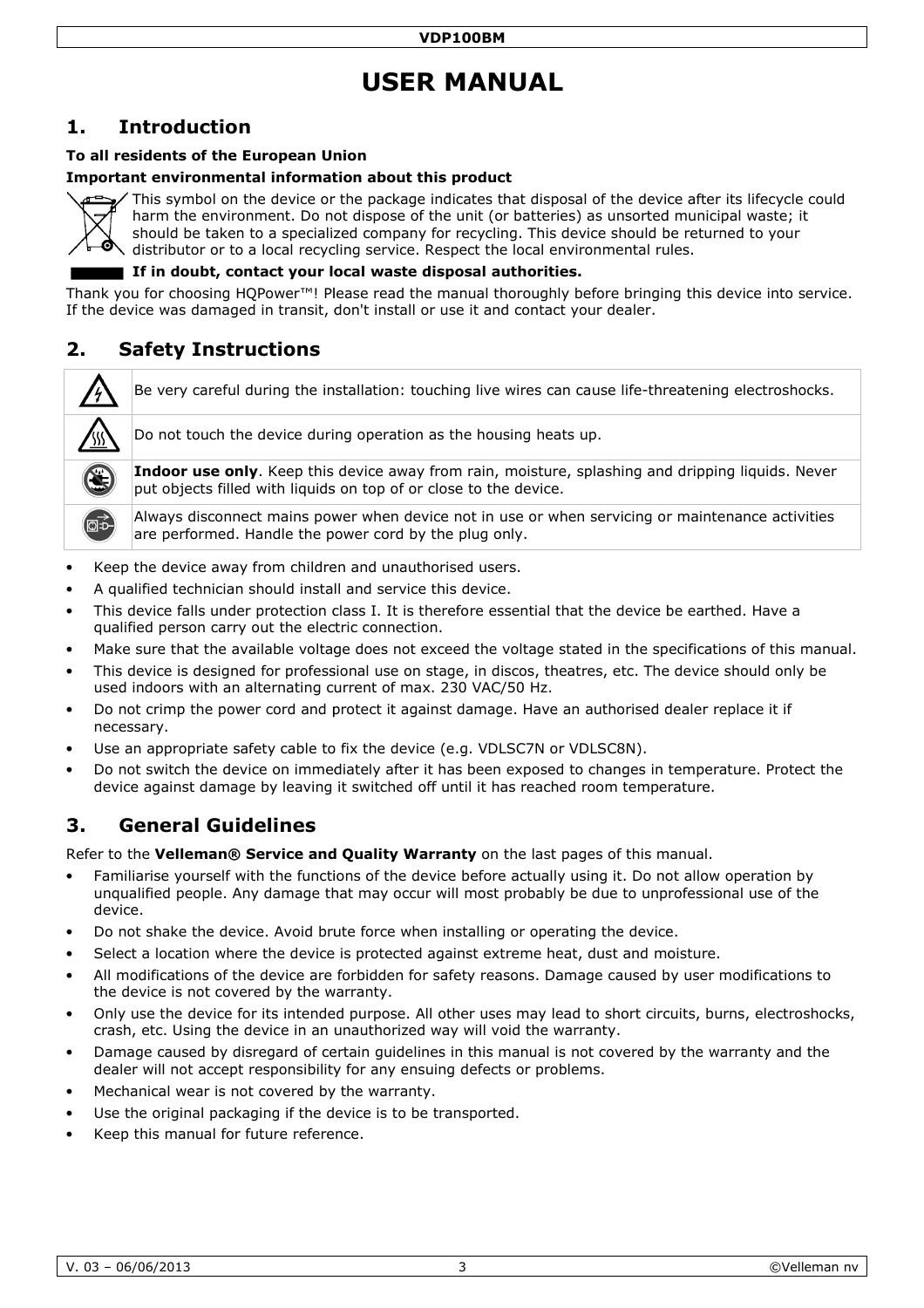# **4. Installation**

### **Bubble Liquid**

- **1.** Put the liquid into the basin in the front. Do not overfill and respect the markings.
- **2.** If the machine is not used for a long time, please let the liquid out through the pump (see picture) on the backside of the machine.

### **Fuse**

Only fit or replace a fuse when the device is unplugged from the mains.

Replace a blown fuse with a fuse of the same type and rating:

- **1.** Remove the fuse holder at the back with an appropriate screwdriver (see picture).
- **2.** Remove the old fuse and install a new one.
- **3.** Place the fuse holder back.

### **Mounting the Device**

- Have the device installed by a qualified person, respecting EN 60598-2-17 and all other applicable norms.
- The carrying construction must be able to support 10 times the weight of the device for 1 hour without deforming.
- The installation must always be secured with a secondary attachment e.g. a safety cable.
- Never stand directly below the device when it is being mounted, removed or serviced. Have a qualified technician check the device once a year and once before you bring it into service.
- Install the device in a location with few passers-by that is inaccessible to unauthorised persons.
- Overhead mounting requires extensive experience: calculating workload limits, determining the installation material to be used… Have the material and the device itself checked regularly. Do not attempt to install the device yourself if you lack these qualifications as improper installation may result in injuries.
- Adjust the desired inclination angle via the mounting bracket and tighten the bracket screws.
- Make sure there is no flammable material within a 0.5 m radius of the device.
- Have a qualified electrician carry out the electric connection.
- Connect the device to the mains with the power plug. All devices must be powered directly off a grounded switched circuit and cannot be run off a rheostat or dimmer circuit, even if the rheostat or dimmer channel is used solely for 0 % to 100 % switching.
- The installation has to be approved by an expert before the device is taken into service.

# **5. Use**

Switch the device on and off by means of the power switch (1). Do not operate the device continuously. Adjust the output using the adjustment button (3).

### **5.1 Stand Alone Mode**

Control the rotating wheels using the switch (2) on the backside of the device. Put the switch to I to rotate the wheels.

### **5.2 DMX Mode**

#### **DMX Channels**

CHANNEL 1: wheel rotation  $\Rightarrow$  bubble output

#### **DMX 512 Connection**

When applicable, connect an XLR cable to the female XLR output of a controller (not incl.) and the other side to the male XLR input of the device. Multiple devices can be linked through serial linking. The linking cable should be a dual core, screened cable with XLR input and output connectors.





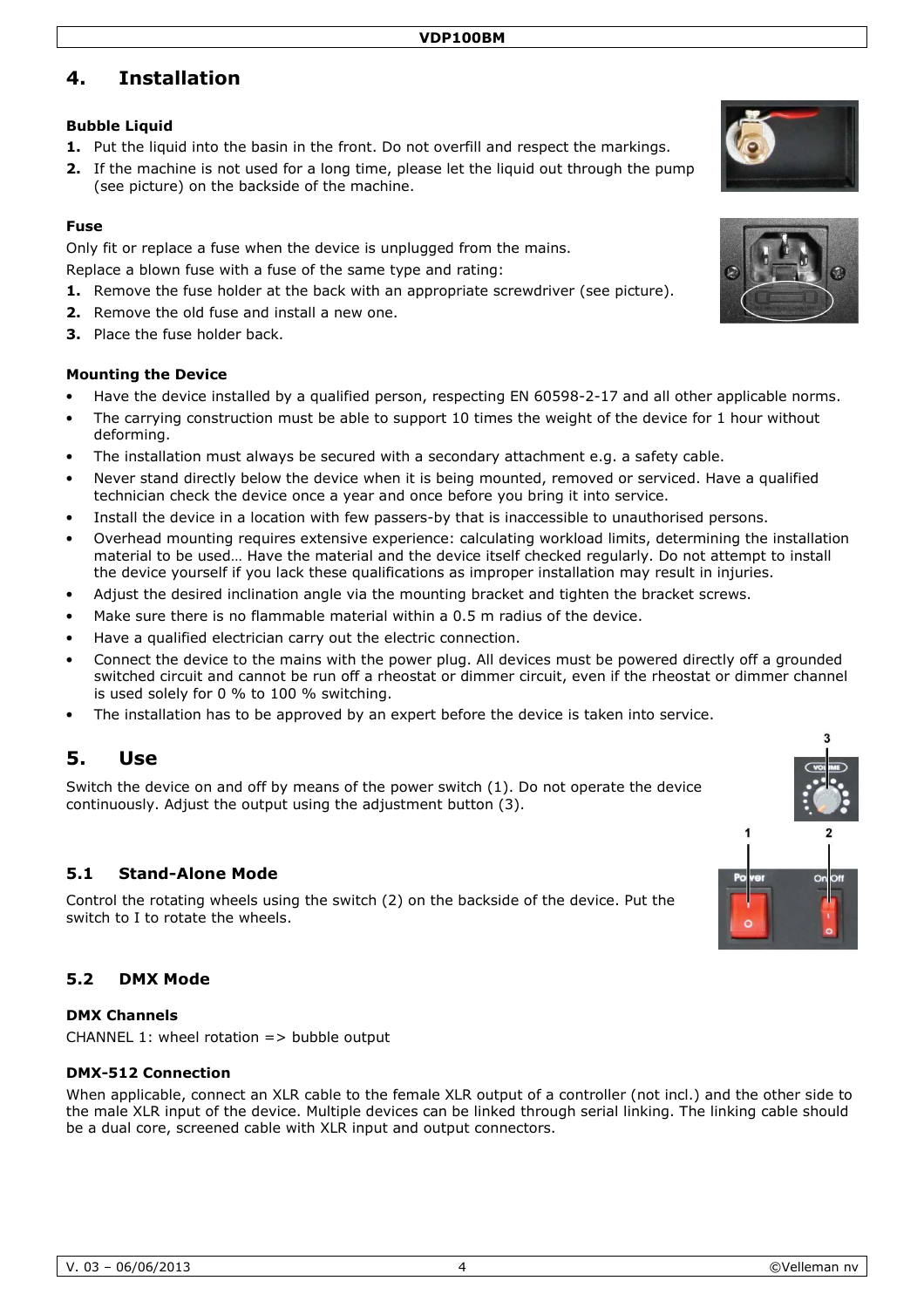#### **DMX512 Chain with Termination**

A DMX terminator is recommended for installations where the DMX cable has to run a long distance or is in an electrically noisy environment (e.g. discos). The terminator prevents corruption of the digital control signal by electrical noise. The DMX terminator is simply an XLR plug with a 120  $\Omega$  resistor between pins 2 and 3, which is then plugged into the XLR output socket of the last device in the chain.

#### **DMX Start Address Selection**

All DMX-controlled devices need a digital start address so that the correct device responds to the signals. This digital start address is the channel number from which the device starts to "listen" to the DMX controller. The same starting address can be used for a whole group of devices or an individual address can be set for every device.

When all devices have the same address, all the units will "listen" to the control signal on one particular channel. In other words: changing the settings of one channel will affect all devices simultaneously. If you set individual addresses, each device will "listen" to a separate channel number. Changing the settings of one channel will only affect the device in question.

In case of the 1-channel mode, you will have to set the start address of the first unit to 1 (CH1), the second to 2 (CH2), the third to 3 (CH3), and so on. The highest start address is 512.

Enter the correct number through the DIP-switches located on the backside of the device.

## **6. Cleaning and Maintenance**

- All screws should be tightened and free of corrosion.
- The housing, visible parts, mounting supports and the installation location (e.g. ceiling, suspension, trussing) should not be deformed, modified or tampered with; e.g. do not drill extra holes in mounting supports, do not change the location of the connections…
- Mechanically moving parts must not show any signs of wear and tear.
- The electric power supply cables must not show any damage. Have a qualified technician maintain the device.
- Disconnect the device from the mains prior to maintenance activities. Let the device cool down.
- Wipe the device regularly with a moist, lint-free cloth. Do not use alcohol or solvents.
- Wipe the device regularly with a dry, lint-free cloth. Do not use alcohol or solvents.
- Do not immerse the device in any liquid.
- There are no user-serviceable parts, apart from the fuse.
- Contact your dealer for spare parts if necessary.

## **7. Technical Specifications**

| power supply             | max. 230 VAC / 50 Hz                         |
|--------------------------|----------------------------------------------|
| power consumption        | max. 300 W                                   |
| fuse                     | 10 A, 250 VAC (5 x 20 mm) (order code FF10N) |
| dimensions               | 490 x 380 x 440 mm                           |
| total weight             | $11.5$ kg                                    |
| max. ambient temperature | 45 °C                                        |
| max. housing temperature | 130 °C                                       |
| optional bubble liquid   | VDLBL5 $(5 L)$                               |
|                          |                                              |

**Use this device with original accessories only. Velleman nv cannot be held responsible in the event of damage or injury resulting from (incorrect) use of this device.** 

**For more info concerning this product and the latest version of this manual, please visit our website www.hqpower.eu.** 

**The information in this manual is subject to change without prior notice.** 

#### **© COPYRIGHT NOTICE**

**The copyright to this manual is owned by Velleman nv. All worldwide rights reserved.** No part of this manual may be copied, reproduced, translated or reduced to any electronic medium or otherwise without the prior written consent of the copyright holder.



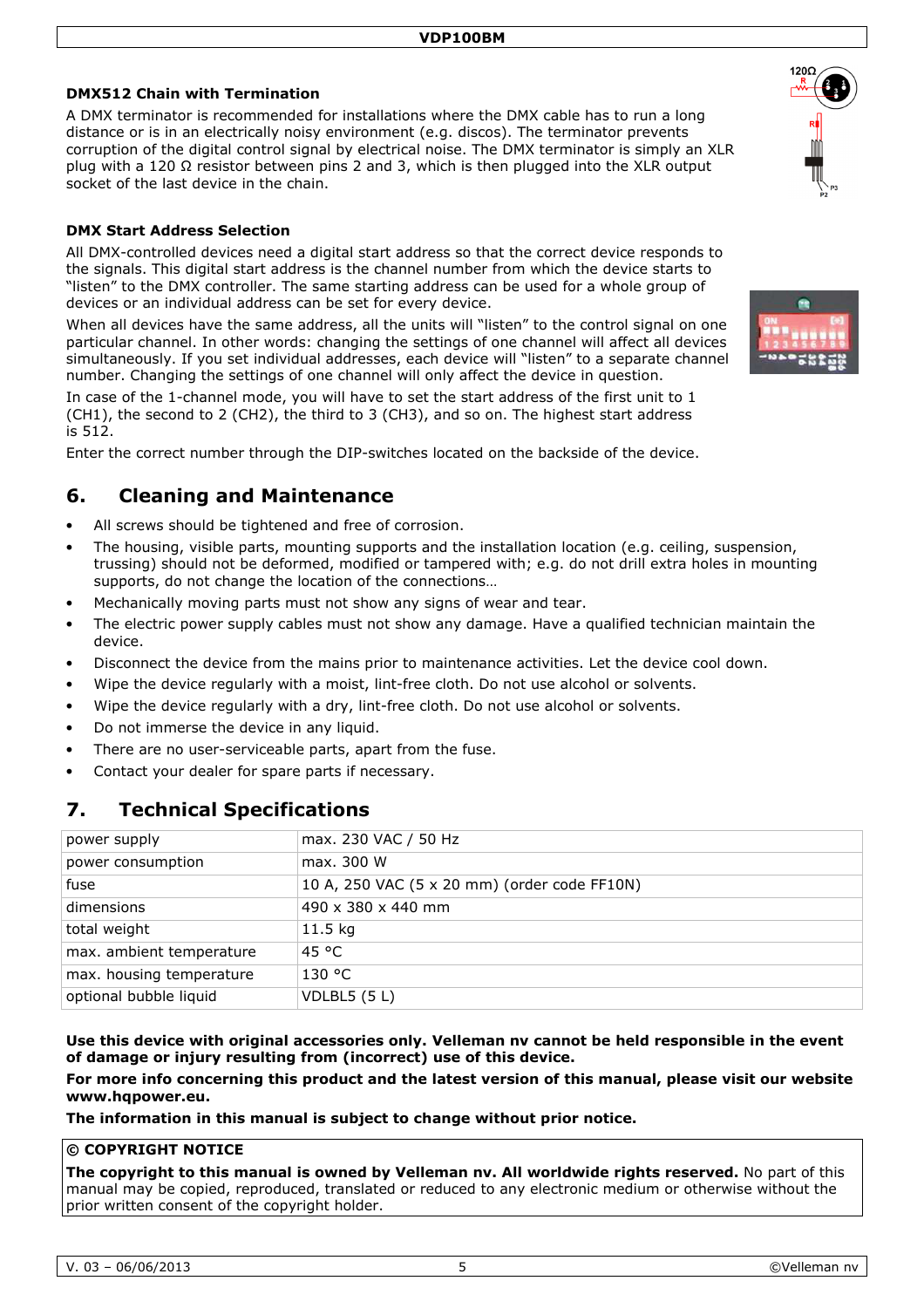# **INS INSTRUKCJA OBSŁUGI**

# **1. Wstęp**

### Przeznaczona dla mieszkańców Unii Europejskiej.

#### **Ważne informacje dotyczące środow odowiska.**



Ten symbol umieszczony na urządzeniu bądź opakowaniu wskazuje, że wyrzucenie produktu może być szkodliwe dla środowiska. Nie wyrzucaj urządzenia lub baterii do zbiorczego śmietnika, tylko do specjalnie przeznaczonych do tego pojemników na urządzenia elektroniczne lub skontaktuj się z firmą zajmującą się recyklingiem. Urządzenie możesz oddać dystrybutorowi lub firmie zajmującej się recyklingiem. Postępuj zgodnie z zasadami bezpieczeństwa dotyczącymi środowiska.

Jeśli masz wątpliwości skontaktuj się z firmą zajmującą się utylizacją odpadów.

Dziękujemy za zakup produktu HQPower™! Prosimy o dokładne zapoznanie się z instrukcją obsługi przed użyciem. Jeśli urządzenie zostało uszkodzone podczas transportu prosimy o nie korzystanie z niego i skontaktowanie się ze sprzedawcą.

## **2. Instrukcje bezpieczeń czeństwa**

podczas instalacji należy zachować szczególną ostrożność: dotknięcie przewodów pod napięciem może prowadzić do zagrażającego ż go życiu porażenia prądem elektrycznym.

Nie dotykaj urządzenia podcza dczas działania, gdyż obudowa może być nagrzana. Nie dotykaj urządzenia podczas działania, gdyż obudowa może być nagrzana.<br>**Wyłącznie do użytku wewnątrz pomieszczeń.** Chronić urządzenie przed deszczem, wilgocią,



Jeżeli urządzenie nie jest użytkowane, a także podczas serwisowania i konserwacji, należy odłączać zasilanie sieciowe. Kabel zasilający należy trzymać tylko za wtyczkę.

- Chronić urządzenie przed dziećmi i i nieupoważnionymi użytkownikami.
- · Jedynie wykwalifikowany pracownik powinien instalować oraz serwisować urządzenie.
- Urządzenie podlega klasie ochrony I. Dlatego też konieczne jest uziemienie urządzenia. Połączenia przewodów elektrycznych powinny zostać wykonane przez wykwalifikowaną osobę.
- · Należy upewnić się, że napięcie nie przekracza wartości określonej w specyfikacjach w niniejszej instrukcji.
- · Niniejsze urządzenie przeznaczone jest do profesjonalnego użytku na scenie, w dyskotekach, w teatrze, itp. Urządzenie powinno być używane jedynie w pomieszczeniach z dołączonym zasilaczem sieciowym podłączonym do prądu przemiennego o wartości maks. 230VAC / 50Hz.
- Nie zaginać kabla zasilającego (kabli zasilających) i chronić je przed uszkodzeniami. Wymiana kabla powinna być przeprowadzana wyłącznie przez autoryzowanego dealera.
- · Do naprawy urządzenia stosować odpowiednie kable bezpieczeństwa (np. VDLSC7N lub VDLSC8N).
- · Nie włączać urządzenia tuż po tym, jak zostało narażone na zmiany temperatury. Chronić urządzenie przed uszkodzeniem poprzez pozostawienie go w stanie wyłączonym do momentu, w którym osiągnie temperaturę pokojową.

# **3. Informacje ogólne**

Proszę zapoznać się z informacjami w c części **Velleman® usługi i gwarancja jakości ości** na końcu niniejszej instrukcji.

- Przed rozpoczęciem pracy z urządzeniem należy zapoznać się z jego funkcjami. Nie pozwól, aby osoby nieprzeszkolone korzystały z urządzenia. Większość usterek jest zazwyczaj skutkiem nieprofesjonalnego użytkowania urządzenia.
- Chronić urządzenie przed wstrząsami i użytkowaniem niezgodnym z przeznaczeniem. Podczas obsługi urządzenia unikać stosowania siły.
- urządzenia unikać stosowania siły.<br>Wybierz lokalizację gdzie urządzenie jest chronione przed zbyt wysoką temperaturą, pyłem i wilgocią. •
- · Wprowadzanie zmian w urządzeniu jest zabronione ze względów bezpieczeństwa. Należy pamiętać, że uszkodzenia spowodowane przez zmiany wprowadzone przez użytkownika nie są objęte gwarancją.
- Urządzenie należy używać jedynie zgodnie z przeznaczeniem. Każde inne użytkowanie może prowadzić do spięć, elektrowstrząs□w, rozbić czy pożar□w. Używanie urządzenia niezgodnie z przeznaczeniem spowoduje unieważnienie gwarancji.
- · Gwarancja nie obejmuje uszkodzeń spowodowanych w wyniku nieprzestrzegania niniejszej instrukcji, a sprzedawca nie ponosi odpowiedzialności za wynikłe uszkodzenia lub problemy.
- Gwarancja nie obejmuje zużycia me mechanicznego.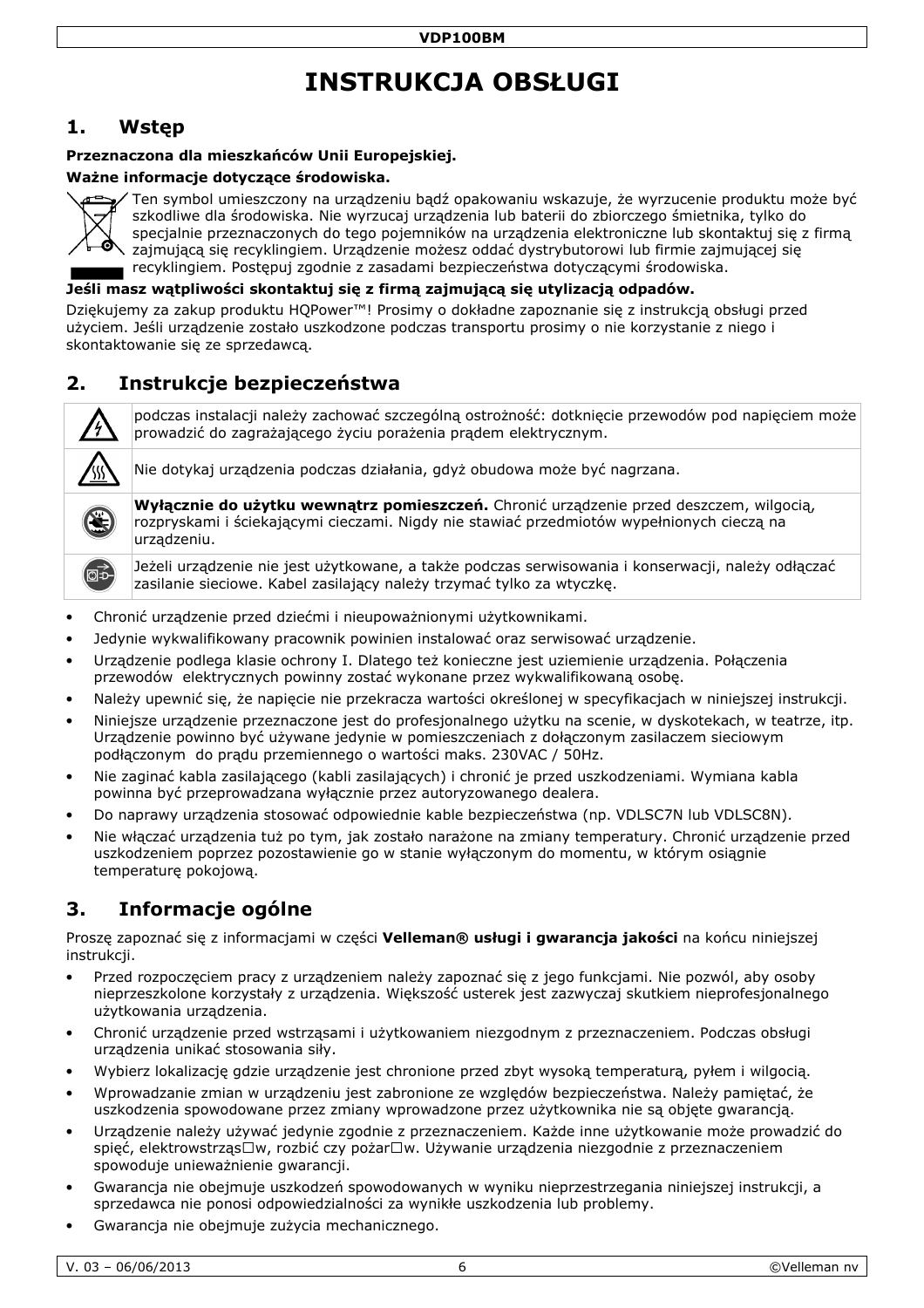- Podczas transportu należy stosować oryginalne opakowanie.
- Zachowaj daną instrukcję na przyszłość.

## **4. Montaż**

#### **Płyn do baniek**

- **1.** Wlać płyn do zbiornika z przodu urządzenia. Unikać przelania i zwracać uwagę na oznakowanie.
- **2.** Jeżeli urządzenie nie będzie używane przez długi czas, należy usunąć płyn przy użyciu pompy (zob. ilustracja) znajdującej się z tyłu urządzenia.

#### **Bezpiecznik**

Wymieniać bezpiecznik jedynie wyłącznie po odłączeniu urządzenia od zasilania sieciowego.

Wymieniony bezpiecznik należy zastąpić bezpiecznikiem tego samego typu i o tej samej wartości znamionowej:

- **1.** Odkręcić odpowiednim śrubokrętem oprawkę bezpiecznika znajdującą się z tyłu (zob. Ilustracje).
- **2.** Wyjąć stary bezpiecznik i zastąpić go nowym
- **3.** Ponownie włożyć oprawkę bezpiecznika do obudowy i przykręcić ją śrubokrętem.

#### **Montaż urządzenia**

- Instalację urządzenia powinna przeprowadzić wykwalifikowana osoba, zgodnie z normą EN 60598-2-17 i innymi odnośnymi normami.
- Konstrukcja nośna musi utrzymać przez godzinę bez odkształcania obciążenie 10 razy większe niż masa urządzenia.
- Instalacja musi być zawsze zabezpieczona dodatkowym elementem, np. przewodem bezpieczeństwa.
- Podczas montażu, zdejmowania lub serwisowania nigdy nie stawać bezpośrednio pod urządzeniem. Raz do roku oraz przed dostarczeniem urządzenia do serwisu należy poddać je kontroli przeprowadzanej przez wykwalifikowanego technika.
- Należy zamontować urządzenie w mało uczęszczanym miejscu, oraz w taki sposób, aby było niedostępne dla nieupoważnionych użytkowników.
- Instalacja na wysokości wymaga doświadczenia: konieczne jest obliczenie wartości granicznych obciążenia, oraz wybór materiału do instalacji. Należy regularnie kontrolować materiał i urządzenie. Nie próbować samodzielnie instalować urządzenia w przypadku braku powyższych kwalifikacji, gdyż nieprawidłowa instalacja może spowodować obrażenia ciała.
- Ustawić kąt nachylenia za pomocą wspornika montażowego, a następnie dokręcić śruby na wsporniku.
- Należy upewnić się, że w promieniu 0,5 m od urządzenia nie znajduje się materiał łatwopalny.
- Połączenia przewodów elektrycznych powinny być wykonane przez wykwalifikowanego elektryka.
- Podłączyć wtyczkę zasilającą urządzenia do zasilania sieciowego. Wszystkie urządzenia muszą być zasilane bezpośrednio z uziemionych obwodów z komutacją, nie mogą być zasilane z reostatu lub obwodu ściemniającego, nawet jeśli ten reostat lub obwód jest używany wyłącznie jako przełącznik 0 - 100 %.
- Przed rozpoczęciem użytkowania urządzenia instalacja musi zostać zatwierdzona przez eksperta.

# **5. Zastosowanie**

Włączyć i wyłączyć urządzenie włącznikiem zasilania (1). Nie używać urządzenia w trybie ciągłym. Wyregulować wytwarzanie przyciskiem regulacji (3).

### **5.1 Tryb pracy niezależnej**

Wyregulować obracające się kółka przyciskiem (2) z tyłu urządzenia. Ustawić przycisk w pozycji I, aby obrócić kółka.

#### **5.2 Tryb DMX**

**Kanały DMX** 

KANAŁ 1: obracające się kółek => wytwarzanie baniek

 $\overline{1}$ 



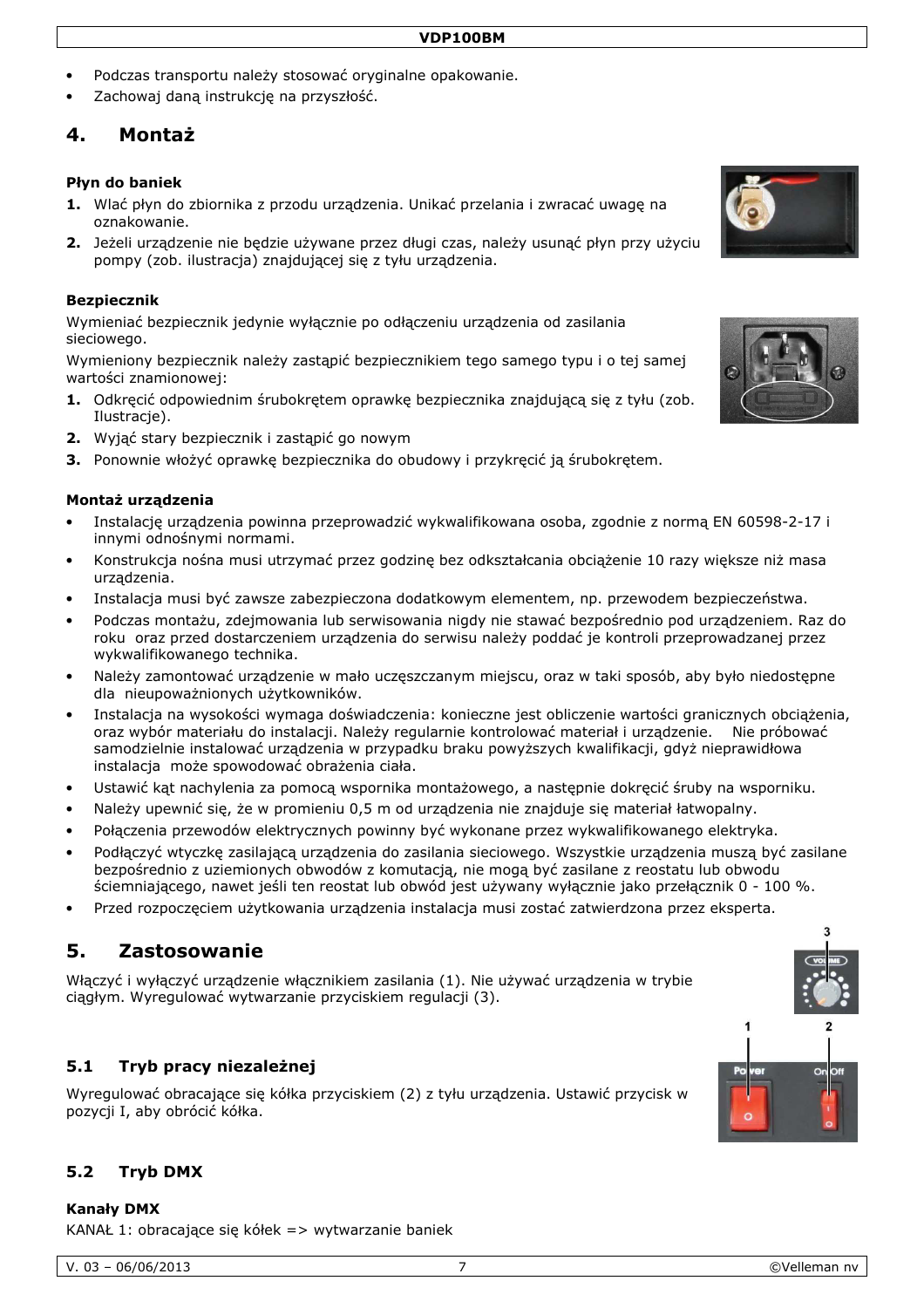### **Złącze DMX 512**

O ile dotyczy, podłączyć jeden koniec kabla XLR do wyjścia żeńskiego XLR sterownika (brak w zestawie), a drugi koniec do wejścia XLR urządzenia. Urządzenia mogą być łączone ze sobą łączem szeregowym. Jako łącza należy używać kabla dwurdzeniowego ekranowanego z wtyczkami wejściową i wyjściową XLR.

#### **Łańcuch DMX512 z terminatorem**

Do instalacji wymagających zastosowania przewodu DMX na długich odcinkach lub instalacji w miejscach, w których występują szumy elektryczne (np. w dyskotekach), zaleca się używanie terminatora DMX. Terminator zapobiega przekłamaniu cyfrowego sygnału sterującego wywołanemu szumem elektrycznym. Terminator DMX jest zwykłą wtyczką XLR z opornikiem 120 Ω zainstalowanym między pinami 2 i 3, którą podłącza się do gniazda wyjściowego XLR ostatniego urządzenia w szeregu.

#### **Wybór adresu startowego DMX**

Wszystkie urządzenia sterowane przez DMX wymagają zastosowania cyfrowego adresu startowego w celu poprawnego reagowania na sygnały. Cyfrowy adres startowy to numer kanału, za którego pośrednictwem urządzenie "słucha" sterownika DMX. Jeden adres startowy może być stosowany dla całej grupy urządzeń lub można ustawić oddzielny adres dla każdego urządzenia.

Jeżeli wszystkie urządzenia posiadają ten sam adres, wówczas wszystkie jednostki będą "słuchać" sygnałów sterowania za pośrednictwem jednego określonego kanału. Innymi słowy: zmiana ustawień jednego kanału będzie miała wpływ jednocześnie na wszystkie urządzenia. Jeżeli ustawione zostaną oddzielne adresy, wówczas każde urządzenie będzie "słuchało" sygnałów za pośrednictwem oddzielnego kanału. Zmiana ustawień jednego kanału będzie miała więc wpływ tylko na dane urządzenie.

W przypadku trybu 1-kanałowego należy ustawić adres startowy pierwszego urządzenia jako 1 (CH1), drugiego urządzenia jako 2 (CH2), trzeciego jako 3 (CH3) itd. Najwyższy adres startowy to 512.

Wprowadzić właściwą liczbę przy użyciu przełączników DIP znajdujących się z tyłu urządzenia.

### **6. Czyszczenie i konserwacja**

- Należy upewnić się, że wszystkie śruby są dokręcone i bez śladów korozji.
- Obudowa, widoczne części, podpory montażowe oraz miejsce instalacji (np. sufit, podwieszenie, belka kratowa) nie powinny być odkształcone, modyfikowane oraz nie można wprowadzać w nich zmian np. wiercąc dodatkowe otwory w podporach montażowych ani zmieniać położenia podłączeń.
- Ruchome części mechaniczne nie mogą nosić śladów zużycia.
- Kable zasilające nie mogą być uszkodzone. Montaż urządzenia powinien przeprowadzić wykwalifikowany technik.
- Przed rozpoczęciem konserwacji należy odłączyć urządzenie od zasilania sieciowego. Pozostawić urządzenie do ostygnięcia.
- Co jakiś czas przetrzeć urządzenie wilgotną niestrzępiącą się ściereczką. Nie stosować alkoholu ani rozpuszczalników.
- Regularnie wycierać urządzenie suchą, gładką ściereczką. Nie stosować alkoholu ani rozpuszczalników.
- Nie zanurzać urządzenia w cieczach.
- Wewnątrz urządzenia oprócz bezpiecznika nie ma części, które użytkownik mógłby serwisować samodzielnie.
- W celu uzyskania części zamiennych należy skontaktować się ze sprzedawcą.

### **7. Specyfikacja techniczna**

| zasilanie                   | maks. 230 VAC / 50 Hz                          |
|-----------------------------|------------------------------------------------|
| zużycie prądu               | maks. 300 W                                    |
| bezpiecznik                 | 10 A, 250 VAC (5 x 20 mm) (kod artykułu FF10N) |
| wymiary                     | 490 x 380 x 440 mm                             |
| waga całkowita              | $11.5$ kg                                      |
| maks. temperatura otoczenia | 45 °C                                          |
| maks. temperatura obudowy   | 130 °C                                         |
| opcjonalny płyn do baniek   | VDLBL5 $(5 L)$                                 |